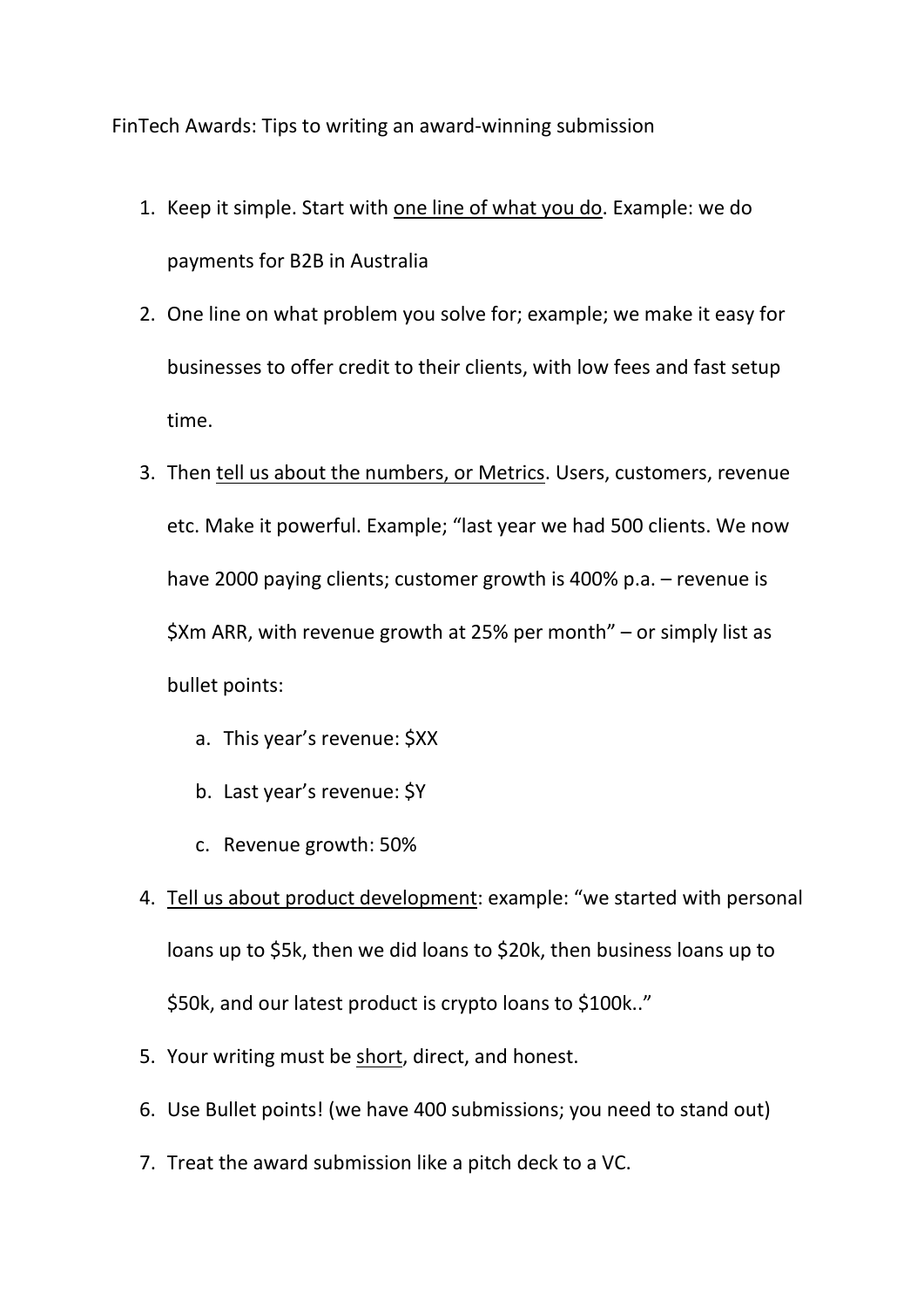- 8. If you are submitting for an individual, please tell us the individual's full name, and add their LinkedIn profile.
- 9. We assume your Founder/CEO/CTO is an amazing person with an amazing work ethic and knowledge of the sector, tell us why they should win – what they have done. Deeds.
- 10.We find Founders write the best submissions. If you're not the Founder, please have them check your submission. Copying the LinkedIn profile or website doesn't tell the whole story.
- 11. We don't need to see videos, PDF attachments or powerpoint slides. We want to see written evidence of success, achievement etc.
- 12. Here are some examples from the 2021 Awards:

"In 2020, they were in two countries, had 21,000 merchants & 1.7m customers, and 300 staff. Now, they are in 13 markets, 55,000 merchants, 8 million customers and over 1000 employees. They launched a global-first product feature that reimagines the BNPL in store experience by enabling customers to use their interest-free account anywhere that accepts Visa."

(Winner in 2021: Zip)

She is CEO and Co-Founder of the leading fintech enabling Australian consumers to exercise their Consumer Data Right. She is a champion of diversity, and walks the talk: Her company has Transparent salaries, no